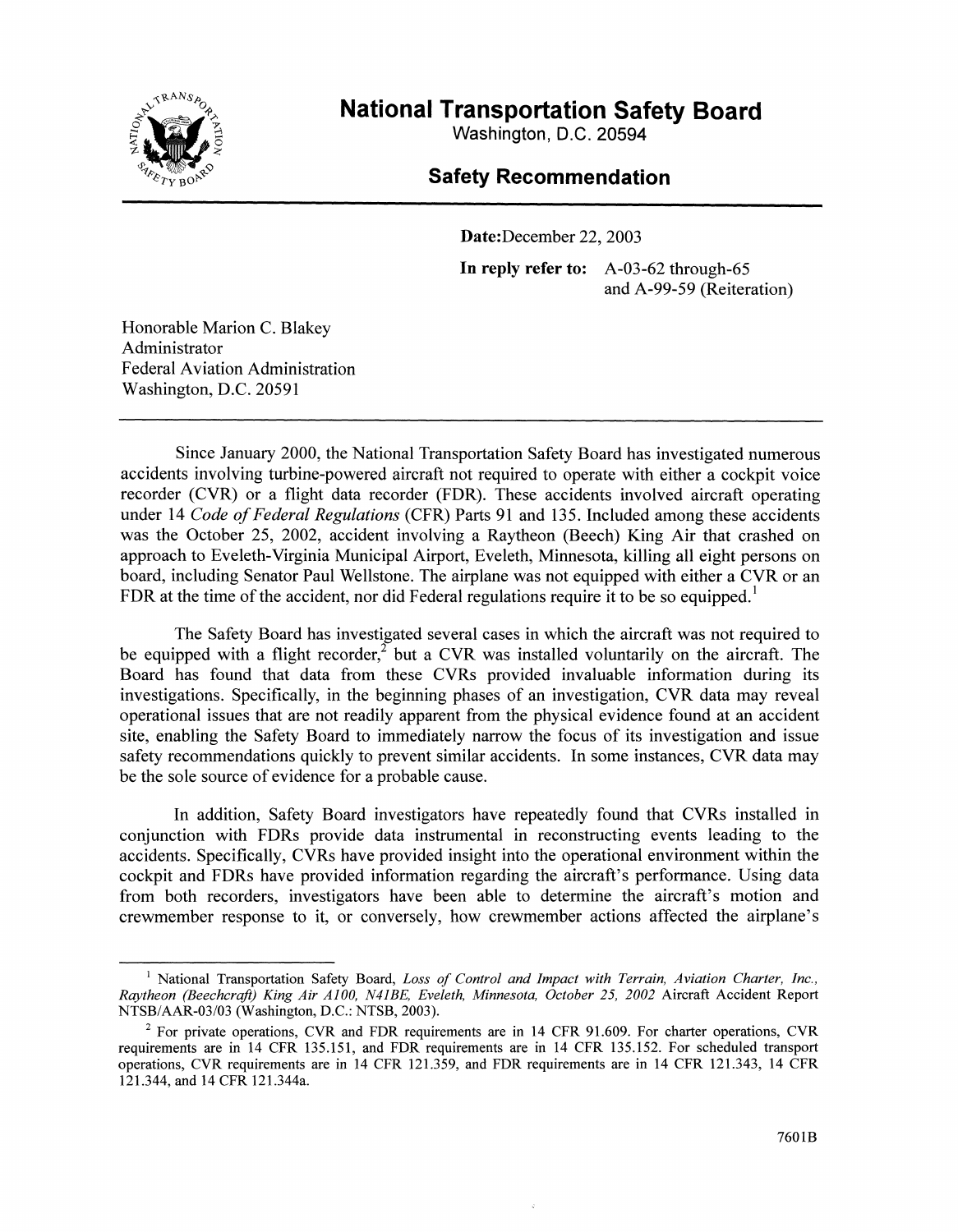performance. The CVR and the FDR each provide a different but complementary perspective on the events leading to an accident.

Although CVRs and FDRs are required on most larger passenger-carrying aircraft,  $3$  the Safety Board is concerned that two categories of smaller aircraft that have experienced numerous accidents are excluded by the current regulations and are not required to be equipped with any crash-protected recorder: specifically, single-pilot certificated turbine-powered aircraft and dualcertificated cargo/passenger aircraft. When neither CVR nor FDR data are available, Safety Board investigators can sometimes compensate in part with radar data or air traffic control recordings. However, these data do not provide the same level of detail about the aircraft's flight path, flight conditions, or operations as that provided by CVR and FDR data. Furthermore, when accidents occur in areas outside radar coverage, these data are not available.

The two categories of aircraft that are not required by regulation to be equipped with a crash-protected recording system are detailed below.

## **Single-Pilot-Certificated Turbine-Powered Aircraft**

The first category of turbine-powered aircraft includes Beech King Air, Cessna Citation, Cessna Caravan, and Piper Cheyenne airplanes,<sup>4</sup> as well as Bell 407 and Bell 206L helicopters. These single-pilot-certificated aircraft are heavily used in Part 135 passenger charter and other commercial operations. Under 14 CFR Part 91 and 135 operations, a CVR is required only ifthe aircraft are certificated to operate with two pilots. Moreover, because these aircraft are configured for fewer than 10 passenger seats, they are not required to have an FDR installed on board. Although CVR data from single-pilot operations may not provide the same level of operational information as would be expected when two or more crewmembers are present, the recorder can capture events that are important to accident investigators. Specifically, investigators routinely extract aircraft event data from a CVR recording-some of which might have been available from an FDR, if one had been installed—such as warnings and alerts, engine power settings, and main rotor rotation speed. Significantly, despite their single-pilot certification, aircraft in this category are often operated with two pilots due to insurance requirements or for other reasons, such as safety-of-flight, making the presence of a CVR even more valuable to Safety Board investigations.

Aircraft in this category have been involved in more than 100 accidents investigated by the Safety Board since January 2000; the majority of these aircraft were not equipped with CVRs and in only one case was the CVR operating at the time of the accident. In particular, the Beech King Air has been involved in 45 of these investigations. Of those accidents, three of the accident aircraft were equipped with CVRs although they were not required by Federal regulation to be so

 $3$  The Safety Board has previously addressed the issue of insufficient recorded data from larger aircraft (that are currently required to be equipped with both a CVR and an FDR) in Safety Recommendations A-00-30 and -31.

<sup>&</sup>lt;sup>4</sup> The name "Beech King Air" includes the following aircraft models: Raytheon Beech 65-90, 65-A90 series, B90, C90 series, E90, H90, 100 series, 200 series, and 300 series. The name "Cessna Citation" includes the 501, 551, and 525 models. "Cessna Caravan" refers to the 208 series airplanes and "Piper Cheyenne" involves the PA-31T series airplanes.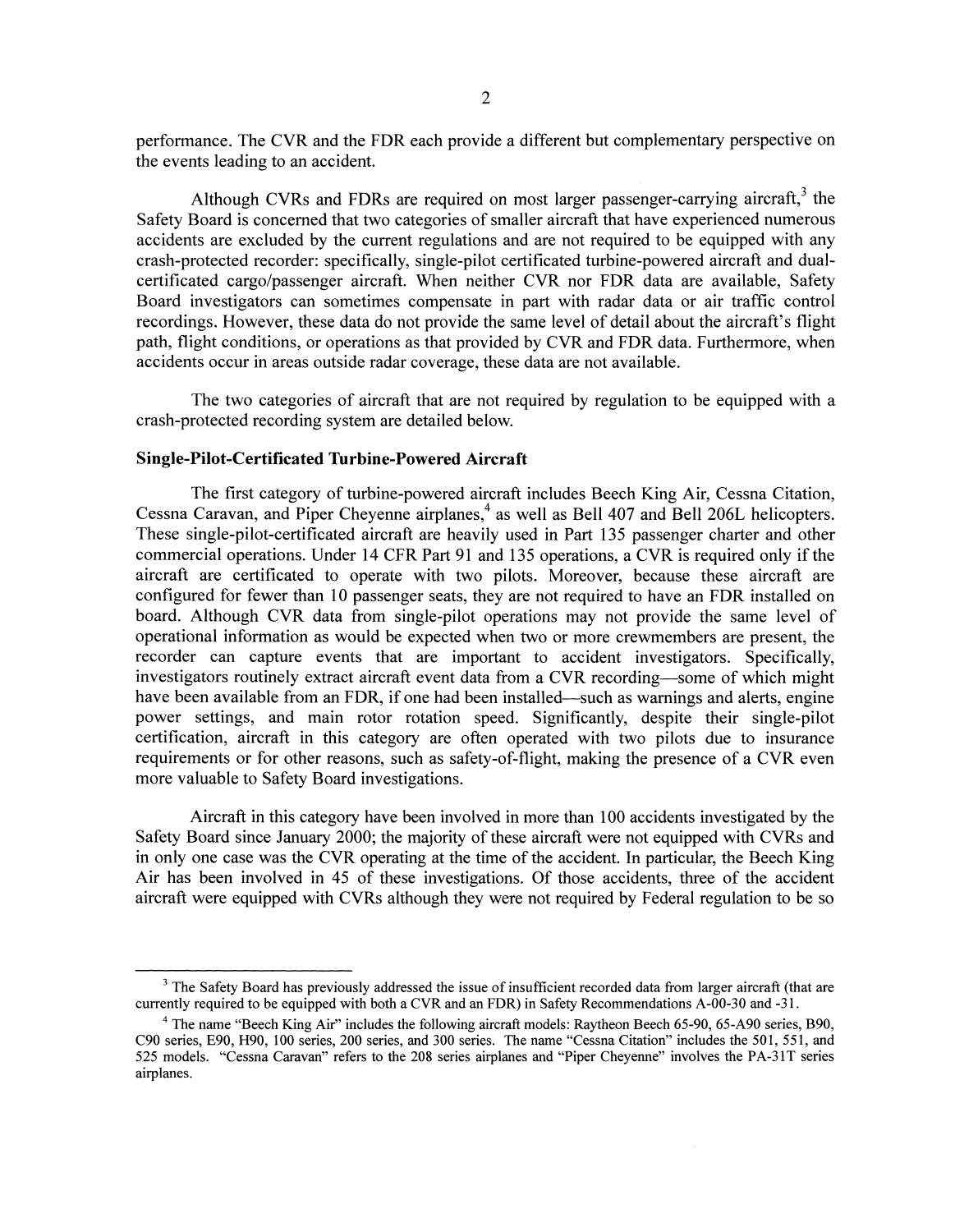equipped, but only one of these  $CVRs^5$  was operational and provided data that aided in the investigation.<sup>6</sup>

Safety Board statistics also show that the Cessna Citation and the Piper Cheyenne have been involved in 18 accidents since January 2000.<sup>7</sup> CVRs were not installed on any of the Piper Cheyennes, and, although one Cessna Citation was equipped with a CVR, it did not contain any useful audio information.

The Safety Board has also investigated a significant number of rotorcraft accidents. For instance, Bell 407 and Bell 206L-series helicopters, certificated to operate with one pilot and carry at least six passengers, are often used in medical transport and oil platform operations; since January 2000, these helicopters have been involved in more than 50 accidents investigated by the Board, where almost half of the accident flights were operated under 14 CFR Part 135. None of these helicopters were equipped with CVRs.

It is significant to note that the aircraft in this category, specifically the Cessna Caravan, were previously addressed in Safety Board Recommendations A-99-59 and A-99-60, $8$  which are on the Board's Most Wanted List of Transportation Safety Improvements and are discussed later in this letter. Safety Board accident statistics show that from September 1985 through January 2000, Cessna Caravans were involved in over 70 accidents. In the time since these recommendations were issued  $3\frac{1}{2}$  years ago, another 32 accidents involving the Caravan have occurred, two-thirds of which took place during commercial operations.<sup>9</sup>

Without data recorders, the Safety Board is disadvantaged in its ability to thoroughly investigate the large number of accidents occurring among these aircraft. The Safety Board notes that, had the FAA implemented the prior recommendations (A-99-59 and A-99-60) in a timely manner, a crash-protected recorder would have been required to be operating on the Beech King Air that crashed on October 25, 2002, killing Senator Wellstone.

Select accidents are detailed in the following table to show the range of operations encompassed by these aircraft and the number of passengers potentially at risk.

<sup>&</sup>lt;sup>5</sup> The CVRs in the other aircraft were not operating at the time of the accidents and therefore provided no data of use in the investigations.

 $6$  On August 9, 2001, about 0948 eastern daylight time, a Beech King Air B200, N899RW, registered to Warren Manufacturing, Inc., operating as a 14 CFR Part 91 corporate flight, crashed in the vicinity of Sandersville, Georgia. The two pilots and four passengers were injured. A CVR was operating on board the aircraft and was used in the investigation (NTSB ID #MIA01LA211).

 $\frac{7}{7}$  Eight of these accidents involved fatalities.

<sup>8</sup> Specifically, Recommendations A-99-59 and A-99-60 were issued with the report regarding the accident of N12022, a Cessna 208B, near Montrose, Colorado, on October 8, 1997, in which nine people were killed (NTSB ID #DCA98MA002).

<sup>&</sup>lt;sup>9</sup> The Safety Board is concerned that the remaining U.S.-registered Cessna Caravans-717 according to the FAA's aircraft registry—are not required to be equipped with a crash-protected flight recorder.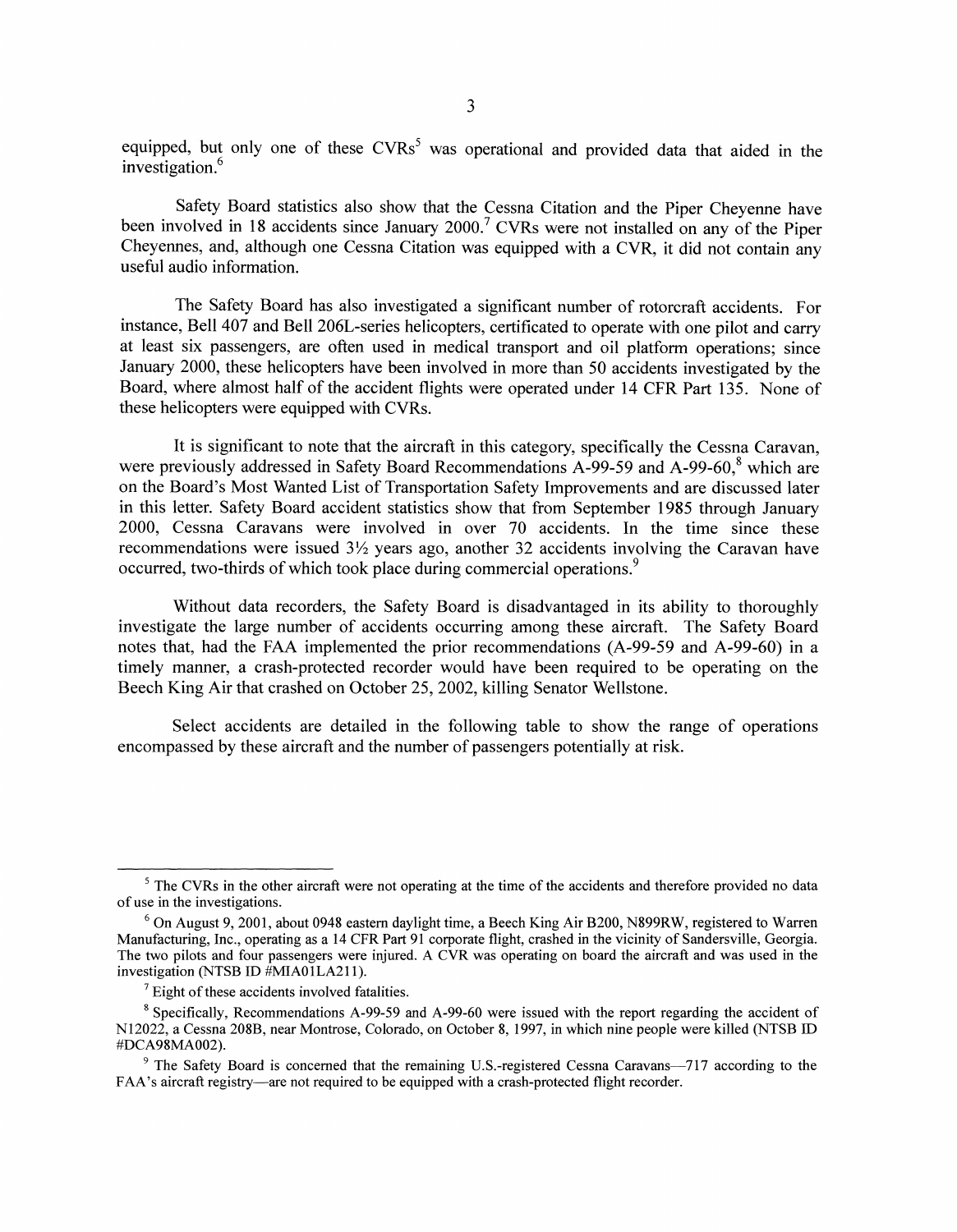| Aircraft<br>Type              | Date       | Location                     | <b>Notes</b>                                                                                                                                                                                                                                                                                                                                                                                                     | NTSB ID    |
|-------------------------------|------------|------------------------------|------------------------------------------------------------------------------------------------------------------------------------------------------------------------------------------------------------------------------------------------------------------------------------------------------------------------------------------------------------------------------------------------------------------|------------|
| Beech King<br>Air B200        | 4/4/2003   | Leominster,<br>Massachusetts | The airplane, registered as N257CG, crashed while on<br>approach to Fitchburg Municipal Airport. The two pilots<br>and four of the five passengers were killed. The fifth<br>passenger received serious injuries. Although not<br>required, a CVR was installed on board the airplane, but<br>was not recording at the time of the accident.                                                                     | IAD03FA043 |
| <b>Bell 407</b>               | 3/27/2003  | Broadus.<br>Texas            | The helicopter, N175PA, operated as a Public Use aircraft<br>under contract to the U.S. Forest Service, was destroyed<br>when it crashed into heavily wooded terrain while<br>conducting low-level flight operations in support of an<br>inter-agency effort to recover Columbia Shuttle debris.<br>The pilot and one crewmember were fatally injured and<br>three other crewmembers sustained serious injuries. | FTW03FA118 |
| Cessna<br>Citation 501        | 3/15/2003  | Carey, Idaho                 | The airplane, registered as N70FJ, was destroyed after<br>impacting terrain. The airline transport pilot and two<br>passengers sustained fatal injuries.                                                                                                                                                                                                                                                         | SEA03FA045 |
| Beech King<br><b>Air A100</b> | 10/25/2002 | Eveleth,<br>Minnesota        | The airplane, registered as N41BE, crashed on approach<br>to Eveleth-Virginia Municipal Airport. The airplane was<br>operating under 14 CFR Part 135 as a charter flight by<br>Aviation Charter, Inc., when it crashed; all eight persons<br>on board were killed, including Senator Paul Wellstone.                                                                                                             | DCA03MA008 |
| Cessna<br>Caravan 208         | 10/10/2001 | Dillingham,<br>Alaska        | The aircraft, N9530F, operated by Peninsula Airways,<br>Inc., (PenAir) as flight 350, crashed shortly after takeoff<br>from the Dillingham Airport. The pilot and nine<br>passengers were killed, and the airplane was destroyed.                                                                                                                                                                                | DCA02MA003 |
| Beech King<br>Air 200         | 1/27/2001  | Strasburg,<br>Colorado       | The airplane, registered as N81PF, crashed into terrain,<br>and the two pilots and eight passengers were killed. The<br>airplane was operated under 14 CFR Part 91 and was<br>returning to Stillwater, Oklahoma, with members of the<br>Oklahoma State University basketball team.                                                                                                                               | DCA01MA017 |
| Piper<br>Cheyenne<br>PA-31T3  | 9/18/2000  | Nuiqsut,<br>Alaska           | The airplane, registered as N220CS, was destroyed after<br>colliding with terrain near the Nuiqsut Airport. The<br>airplane was operated by Cape Smythe Air Service, Inc.,<br>on a 14 CFR Part 135 flight. The pilot and four<br>passengers received fatal injuries; the remaining five<br>passengers received serious injuries.                                                                                 | ANC00MA125 |

# **Dual-Certificated Cargo/Passenger Turbine-Powered Aircraft**

The second category of aircraft, which includes the Dassault Falcon Jet<sup>10</sup> and Embraer 120, has dual certification for both passenger and cargo<sup>11</sup> use; when configured for six or more passengers, these aircraft are typically used in executive passenger charter operations. This dual certification allows the same model aircraft to operate either with or without a CVR or FDR depending on seating configuration. Specifically, the passenger/cargo certification allows the

<sup>&</sup>lt;sup>10</sup> The name "Dassault Falcon Jet" includes the following aircraft models: Dassault-Breguet Falcon 10 and Mercure IOOC, Dassault-Aviation Mystere-Falcon series (20 series, 50, 200, 900), Fan Jet Falcon series, and Falcon 900EX.

 $11$  The cargo configuration is one of several cabin configurations in which passenger-carrying aircraft have interior seating of fewer than six passenger seats; reduced seating configurations are used for such purposes as cargo operations, medical evacuation, and luxury seating.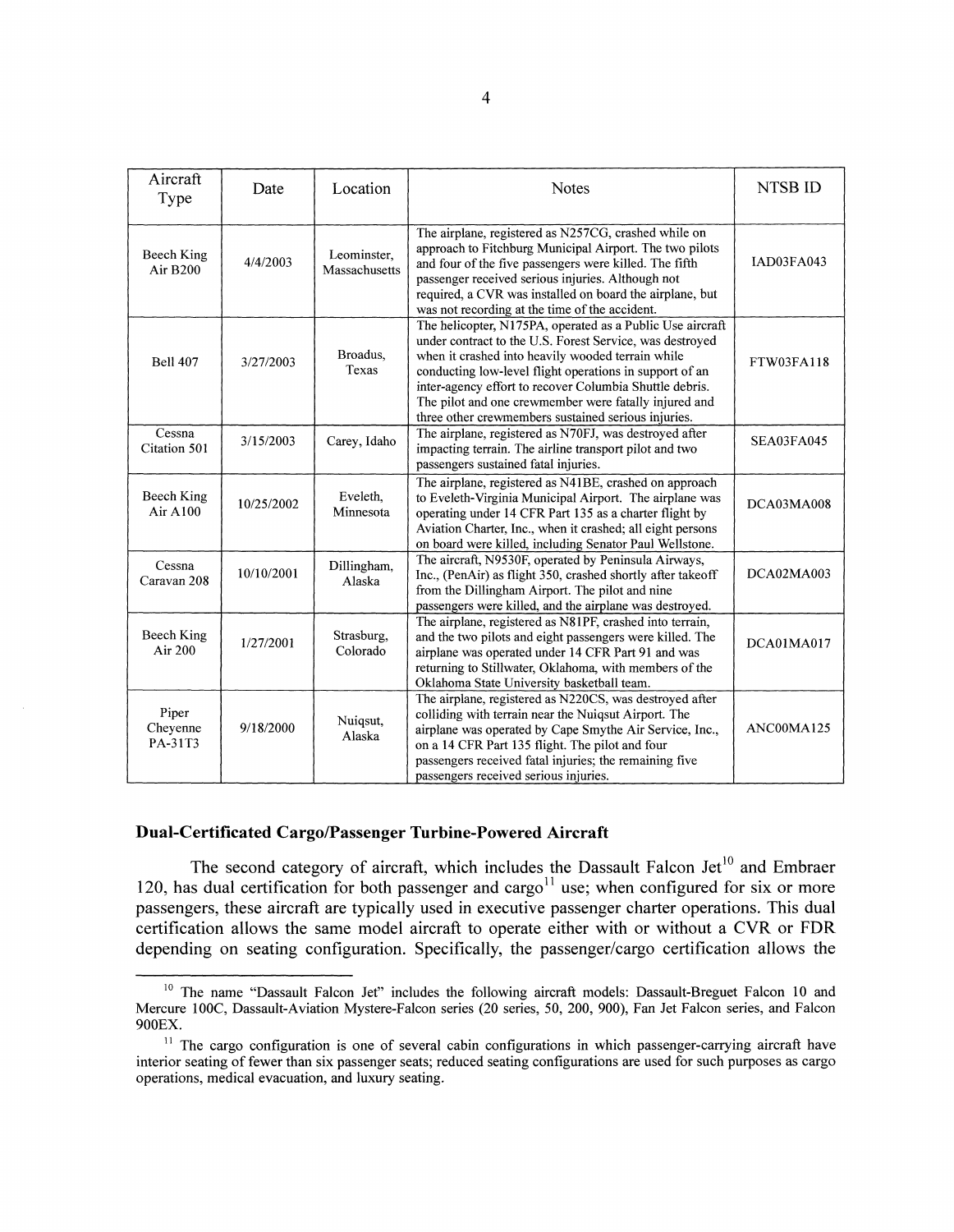operator to remove the FDR if the aircraft is configured for fewer than 10 passenger seats and to remove the CVR if the aircraft is configured for fewer than 6 passenger seats.

In practice, the Dassault aircraft, which have a maximum seating capacity of fewer than 10 passenger seats, are required to carry a CVR but not an FDR, even with a full complement of seats. The Embraer 120, however, can accommodate 30 passengers, and is therefore required to carry a CVR and FDR under its original passenger certification. The Safety Board is interested in preserving data from these cargo-configured aircraft because these data can be used to identify safety issues that may affect the entire fleet.

Since January 2000, the Dassault Falcon Jet and the Embraer 120 have been involved in 18 accidents<sup>12</sup> investigated by the Safety Board; one-third of these aircraft were being used for cargo operations and therefore, as described above, were not required to carry CVRs. One accident involved a cargo-configured Embraer 120 that was equipped with both an FDR and a CVR although neither was required because of the aircraft's type certification. Other accidents involved Dassault cargo aircraft that were not equipped nor required to be equipped with a CVR or an FDR.

The Safety Board has observed that the six-passenger requirement in the current CVR regulation may be unclear, leading operators to believe that if they remove the passenger seats from a two-pilot-certificated, multi-engine, turbine-powered aircraft, the aircraft is automatically exempted from the requirement to carry an operating CVR. This is not correct. For an aircraft to operate without an operating CVR, a cargo certification must exist for the aircraft type. Therefore, regardless of the number of seats that are installed for a particular flight, if the aircraft does not have a certification that explicitly allows it to operate with fewer than six passenger seats, it must be equipped with an operational CVR, at a minimum.

The Safety Board has investigated several accidents involving the Learjet (models 24, 25, and 35) in which the accident aircraft had been reconfigured from passenger service to cargo operations. With the removal of the seats from these cargo-configured Learjets, some operators removed the CVR or left the CVR on board but did not maintain it. However, because the Learjet's type certification does not contain a specific cargo configuration, it must be operated with an operational CVR, unless its supplemental type certificate contains specific provisions for removal of the CVR. Regardless, the Safety Board maintains that, at a minimum, a CVR should be installed on these aircraft.

#### **Solutions for the Lack of Recorded Data**

Considering the number of accidents occurring among the aircraft cited previously, the Safety Board has identified the need to install crash-protected recording devices on all turbinepowered aircraft. The Board recognizes the economic impact of requiring both a CVR and an FDR on smaller aircraft and consequently proposes that all smaller turbine-powered aircraft be equipped with a single crash-protected recorder: the video image recorder. Such recorders obtain not only audio information like that from CVRs and event data like that from FDRs, but also information about the environment outside the cockpit window.

 $12$  Of these accidents, eight resulted in fatalities.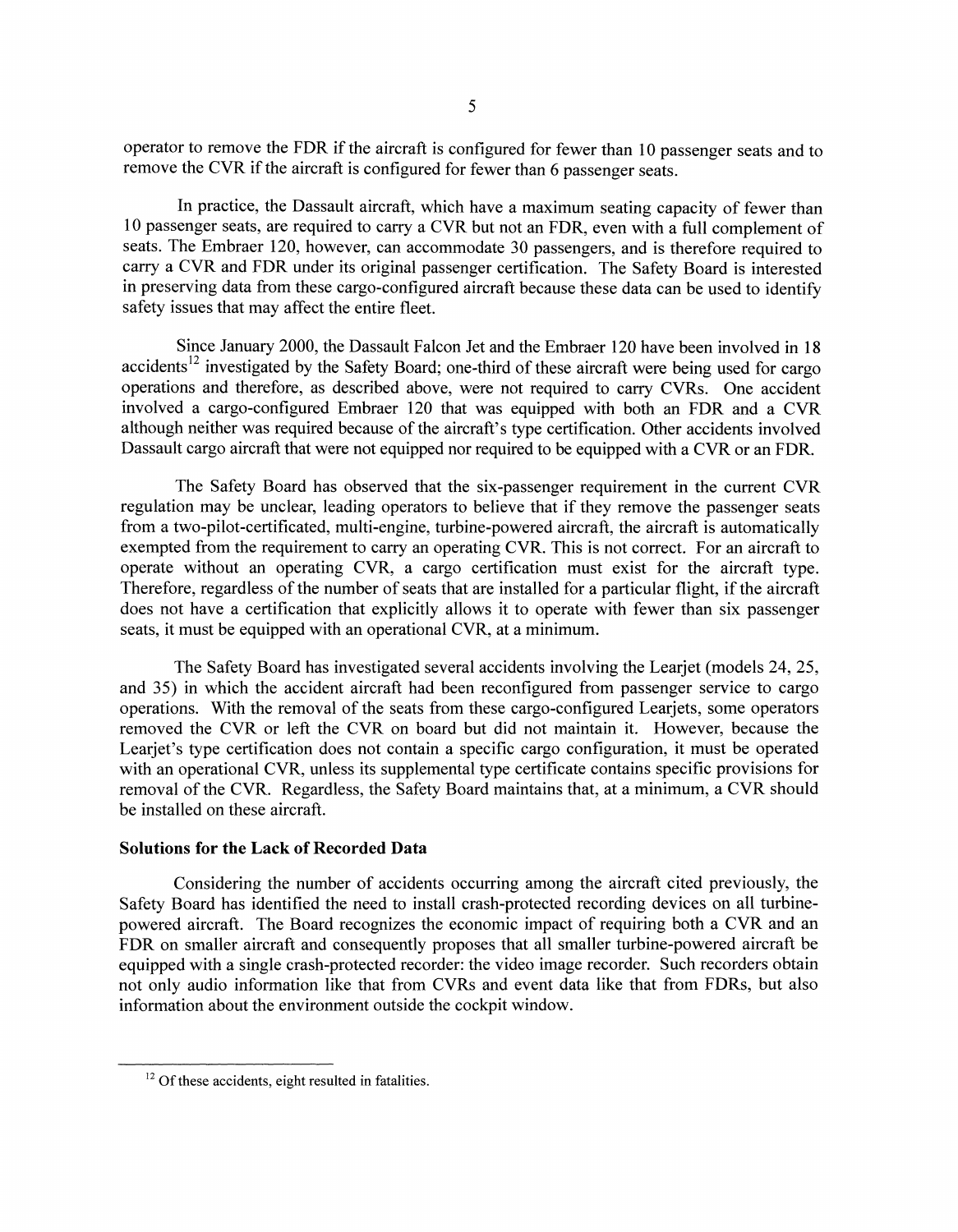An image recording system, estimated to cost less than \$8,000 installed, typically consists of a camera and microphone located in the cockpit to continuously record cockpit instrumentation, the outside viewing area, engine sounds, radio communications, and ambient cockpit noises. Like the data on conventional FDRs or CVRs, image recorder data can be stored in a crash-protected unit to ensure survivability.

Additionally, the Safety Board notes that Public Law 106-424, signed on November 1, 2000, provides for withholding from public disclosure voice and video recorder information for all modes of transportation. Specifically, Section 5(a) of the Public Law expanded upon 49 U.S.C. §1114(c) regarding the protection of cockpit voice recordings to include video recordings. This regulatory change emphasizes the importance of using recorded image data in investigations by requiring the Safety Board to protect both audio and image recordings from all modes of transportation.

The Safety Board recognizes that industry and the pilot community have raised important concerns regarding the privacy issues that are associated with the installation of video image recorders in turbine-powered aircraft. In that regard, the Board encourages the FAA to work with industry and representatives of the pilot community to constructively address and resolve these issues and incorporate the necessary provisions in its new requirements. The Board would be pleased to assist the FAA in pursuing such efforts.

The Safety Board previously addressed the need for video image recording systems in turbine-powered aircraft in Safety Recommendations A-99-59 and A-99-60, issued to the FAA on February 8, 2000:

Incorporate the European Organization for Civil Aviation Equipment's [EUROCAE] proposed standards for a crash-protective video recording system into a technical standards order [TSO]. (A-99-59)

Require, within 5 years of a technical standards order's issuance, the installation of a crash-protective video recording system on all turbine-powered nonexperimental, nonrestricted-category aircraft in 14 Code of Federal Regulations Part 135 Operations that are not currently required to be equipped with a crashworthy flight recorder device. (A-99-60)

In its recommendation letter, the Safety Board noted further that the EUROCAE was-

developing minimum manufacturing standards for the use of such video recording systems in aircraft. These standards will establish the unit's crash/fire survivability requirement, stipulate the recording duration and the video frame rate and resolution, and establish the minimum acceptable cockpit view. To facilitate the introduction of this new technology in commercial aviation, the Safety Board believes that the FAA should incorporate the EUROCAE's proposed standards for a crash-protective video recording system into a technical standard order.

In March 2003, EUROCAE issued its technical standards for video image recording systems: ED-112, *MOPS for Crash Protected Airborne Recorder Systems.* Despite the issuance of these standards, the FAA has taken no action, either to issue a TSO or to implement the standards proposed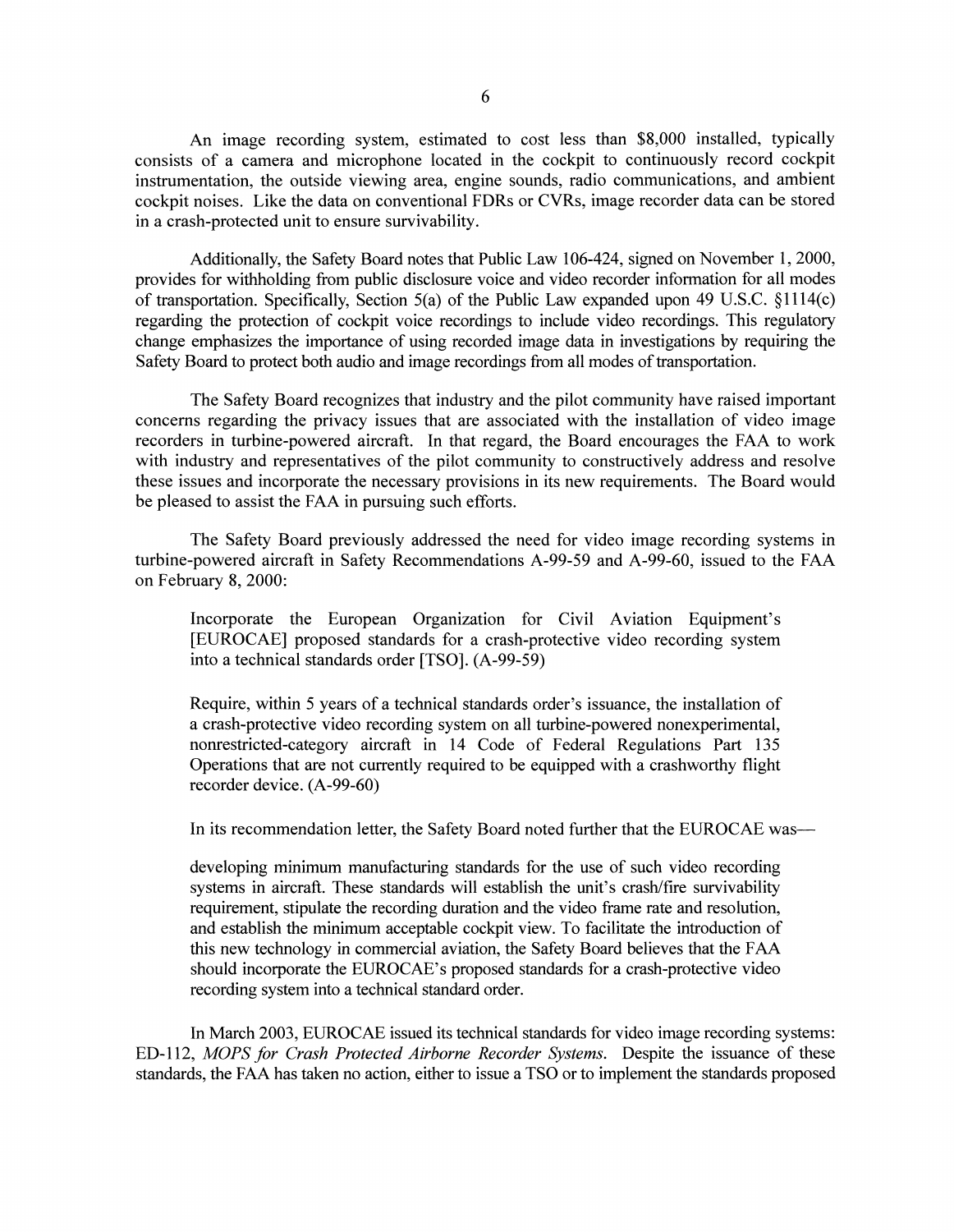in ED-112. Recommendation A-99-59 is currently classified "Open-Acceptable Response," pending FAA action. However, in light of the number of accidents that have occurred over the last 3 years among aircraft like the Beech King Air, Cessna Caravan, Bell 206L, Dassault Falcon Jet, and other aircraft that are not required to be equipped with CVRs but would be covered by the TSO requested in Safety Recommendations A-99-59 and-60, the Safety Board is disappointed that the FAA has not yet implemented Safety Recommendation A-99-59 and therefore reiterates that recommendation in this letter.

Further, the Safety Board notes that 14 CFR 121.359(a), stated below, does not address turbine-powered rotorcraft or smaller turbine-powered airplanes. Title 14 CFR 121.359(a) states:

No certificate holder may operate a large turbine engine powered airplane or a large pressurized airplane with four reciprocating engines unless an approved cockpit voice recorder is installed in that airplane and is operated continuously from the start of the use of the checklist (before starting engines for the purpose of flight), to completion of the final checklist at the termination of the flight.

As noted above, this regulation does not encompass any turbine-powered rotorcraft or smaller turbine-powered airplanes like the Beech King Air, which can weigh less than 12,500 pounds (and therefore, by definition, are not large airplanes). Moreover, neither 14 CFR 135.151 nor 14 CFR 91.609 require aircraft like the Beech King Air, Cessna Caravan, or Bell 206L to carry a CVR. Because the retrieval of recorded data is critical for effective accident investigation regardless of the aircraft's operation, the Safety Board is superseding Safety Recommendation A-99-60 to include Parts 91 and 121, as further discussed below.

Based on past retrofit history, it seems reasonable that image recording systems could be installed on aircraft within the next 3 years. Such image recording systems would have significantly aided investigators in documenting the facts associated with the accidents listed previously. For example, the Beech King Air, chartered by Senator Wellstone, that crashed on October 25, 2002, was certificated for single-pilot operation and was therefore not required to carry a CVR, even though two pilots were operating the airplane at the time of the accident. Although CVR data would have helped in the investigation, an image recorder would have provided, in addition to the cockpit audio, a point of reference for the crew's comments, as well as a record of the data displayed on the aircraft instruments and the conditions visible outside the cockpit window.

### **Summary**

Given the number of accidents occurring among these aircraft, the Safety Board notes that retrieving valuable recorded data from turbine-powered aircraft during an accident investigation is essential—regardless of the aircraft's type of operation or the number of engines, pilots, or passenger seats. The Safety Board therefore believes that the FAA should require the installation of a crash-protected image recording system on all turbine-powered, nonexperimental, nonrestrictedcategory aircraft that are manufactured after January 1, 2007, that are not equipped with an FDR, and that are operating under 14 CFR Parts 135 and 121 or that are being operated full-time or parttime for commercial or corporate purposes under Part 91. Safety Recommendation A-99-60 is therefore reclassified "Closed-Superseded."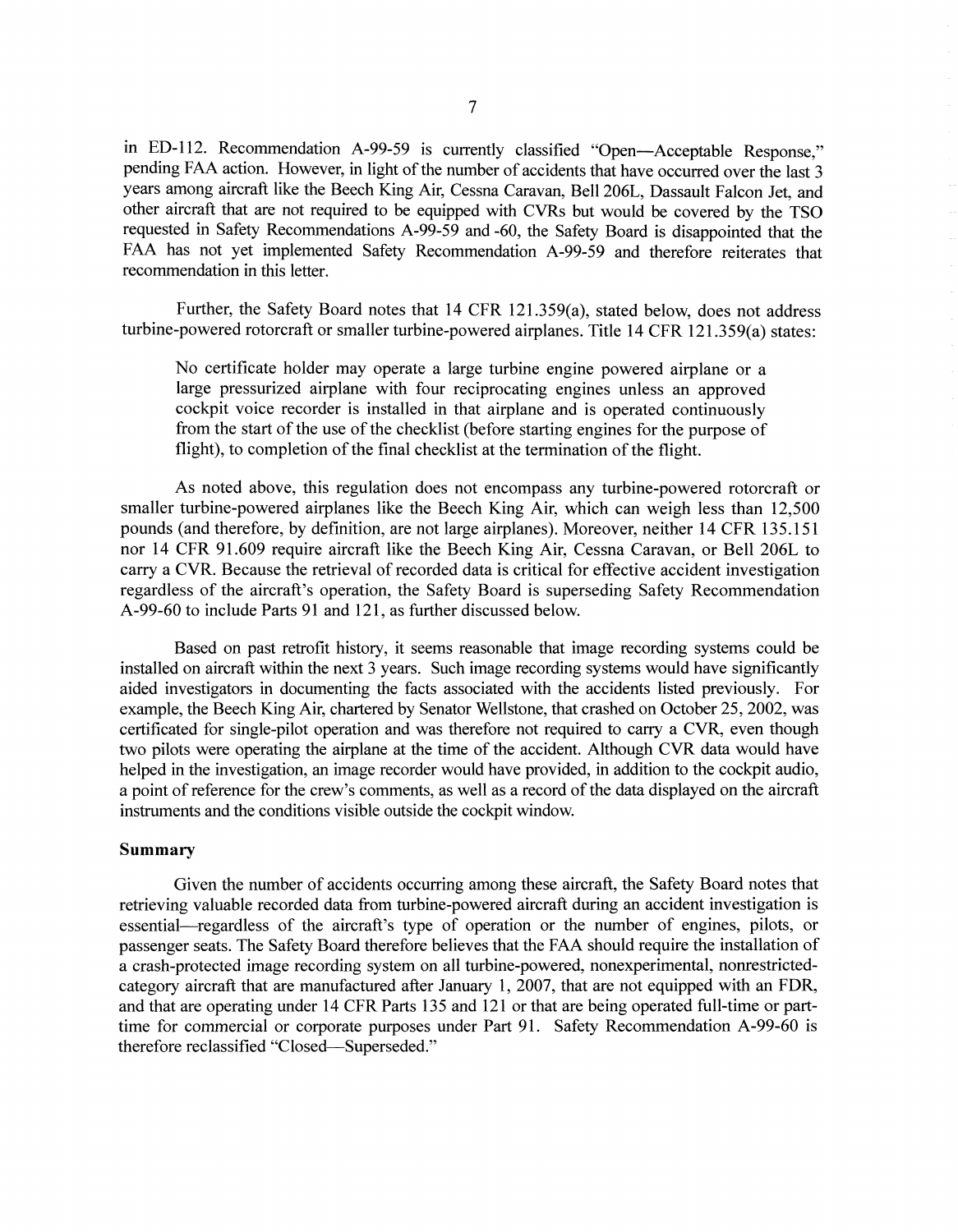Although image recorder technology is well developed, the Safety Board recognizes that drafting image recorder certification standards and the corresponding regulations mandating their carriage will require work by the FAA. The Board proposes that such aircraft be equipped with at least a CVR, and, subsequently, with an image recorder when the devices are certified and appropriate regulations are issued. In the interim, the Safety Board believes that the FAA should amend the current regulations for 14 CFR Parts 91, 135, and 121 operations to require all turbine-powered, nonexperimental, nonrestricted-category aircraft that have the capability of seating six or more passengers to be equipped with an approved 2-hour CVR that is operated continuously from the start of the use of the checklist (before starting engines for the purpose of flight), to completion of the final checklist at the termination of the flight. The Safety Board is aware that retrofitting these aircraft with a crash-protected image recorder shortly after requiring a CVR installation would have an economic impact on the operator and, therefore, acknowledges that the FAA should allow for an appropriate period of time before requiring the image recorder retrofit.

However, upon the availability of crash-protected image recorders, it is reasonable to expect any turbine-powered aircraft that are not equipped with a CVR to be retrofitted with a crash-protected image recorder immediately upon the availability of such recorders. Accordingly, the Safety Board believes that the FAA should require all turbine-powered, nonexperimental, nonrestricted-category aircraft that are manufactured prior to January 1, 2007, that are not equipped with a CVR, and that are operating under 14 CFR Parts 91, 135, and 121 to be retrofitted with a crash-protected image recording system by January 1, 2007.

As stated above, the Safety Board recognizes that it will take time to retrofit the rest of the turbine-powered fleet (which are currently required to be equipped with a CVR) with a crashprotected image recorder once it becomes available. However, recorder retrofits have historically been accomplished in a few years. Therefore, the Safety Board believes that the FAA should require all turbine-powered, nonexperimental, nonrestricted-category aircraft that are manufactured prior to January 1, 2007, that are not equipped with an FDR, and that are operating under 14 CFR Parts 135 and 121 or that are being used full-time or part-time for commercial or corporate purposes under Part 91 to be retrofitted with a crash-protected image recording system by January 1, 2010.

Therefore, the National Transportation Safety Board recommends that the Federal Aviation Administration:

Require the installation of a crash-protected image recording system on all turbine-powered, nonexperimental, nonrestricted-category aircraft that are manufactured after January 1, 2007, that are not equipped with a flight data recorder, and that are operating under 14 *Code of Federal Regulations* Parts 135 and 121 or that are being operated full-time or part-time for commercial or corporate purposes under Part 91. (A-03-62)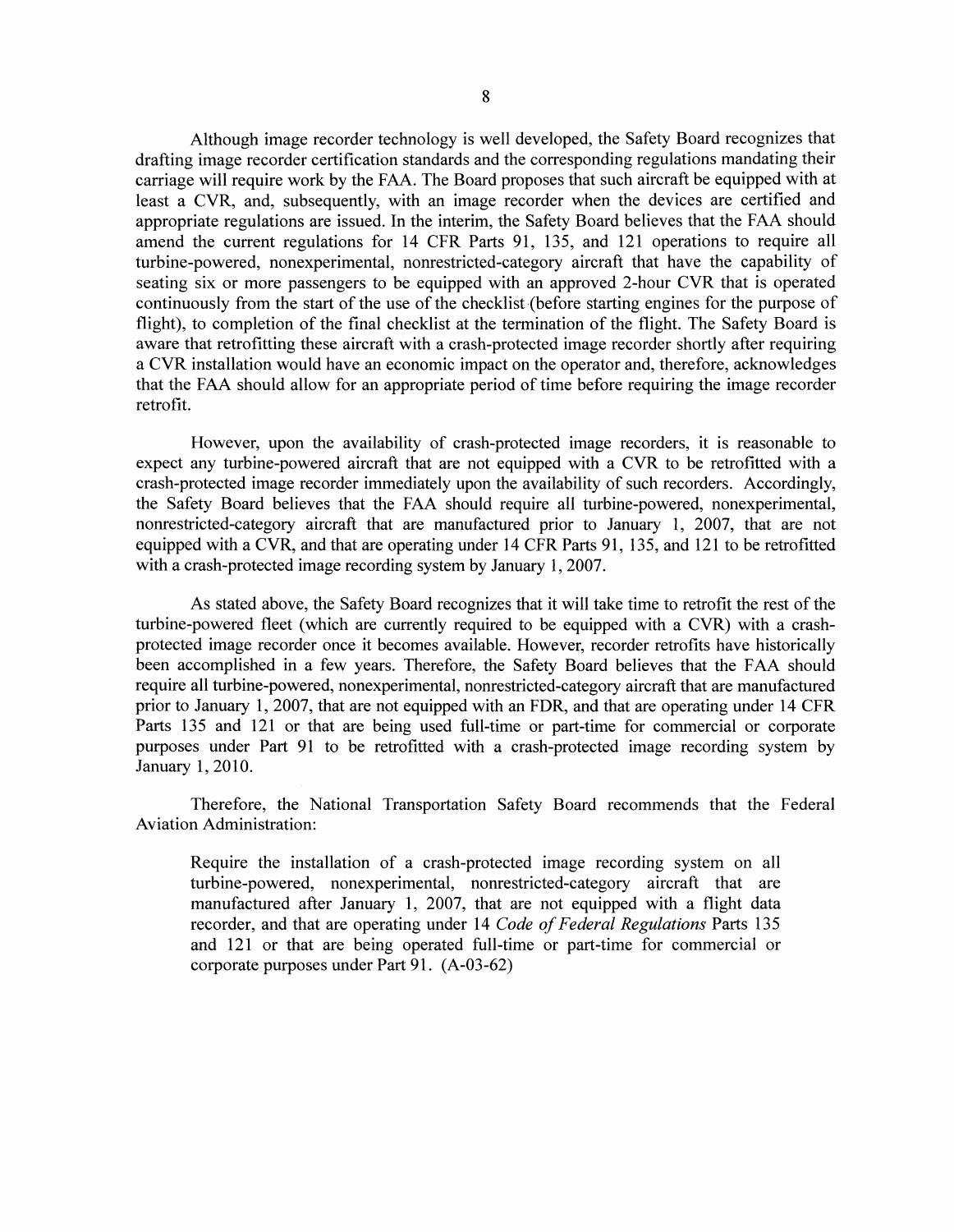Amend the current regulations for 14 *Code of Federal Regulations* Parts 91, 135, and 121 operations to require all turbine-powered, nonexperimental, nonrestrictedcategory aircraft that have the capability of seating six or more passengers to be equipped with an approved 2-hour cockpit voice recorder that is operated continuously from the start of the use of the checklist (before starting engines for the purpose of flight), to completion of the final checklist at the termination of the flight. (A-03-63)

Require all turbine-powered, nonexperimental, nonrestricted-category aircraft that are manufactured prior to January 1, 2007, that are not equipped with a cockpit voice recorder, and that are operating under 14 *Code of Federal Regulations* Parts 91, 135, and 121 to be retrofitted with a crash-protected image recording system by January 1, 2007. (A-03-64)

Require all turbine-powered, nonexperimental, nonrestricted-category aircraft, that are manufactured prior to January 1, 2007, that are not equipped with a flight data recorder, and that are operating under 14 *Code of Federal Regulations* Parts 135 and 121 or that are being used full-time or part-time for commercial or corporate purposes under Part 91 to be retrofitted with a crash-protected image recording system by January 1, 2010. (A-03-65)

The Safety Board is also reiterating A-99-59:

Incorporate the European Organization for Civil Aviation Equipment's proposed standards for a crash-protective video recording system into a technical standards order.

Please refer to Safety Recommendations A-03-62 through A-03-65 and A-99-59 in your reply. If you need additional information, please call (202) 314-6177.

Chairman ENGLEMAN CONNERS, Vice Chairman ROSENKER, and Members CARMODY and HEALING concurred with these recommendations. Member GOGLIA disapproved these recommendations but did not file a dissent.

*Original Signed* 

By: Ellen Engleman Conners Chairman